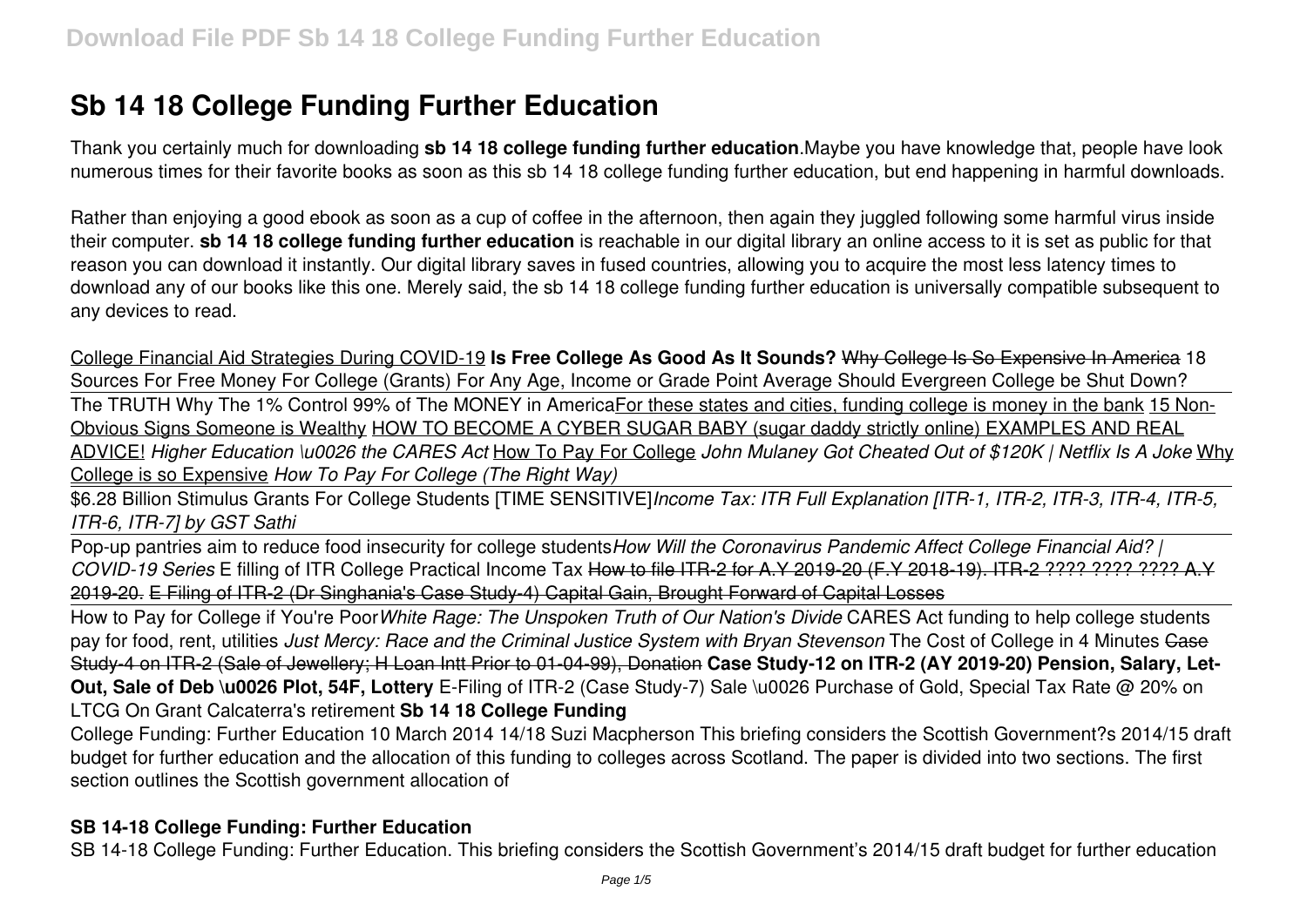and the allocation of this funding to colleges across Scotland. The paper is divided into two sections. The first section outlines the Scottish government allocation of funding for further education ...

## **SB 14-18 College Funding: Further Education ...**

Further education colleges and sixth-form colleges (colleges) are able to enrol and receive funding from the Education and Skills Funding Agency (ESFA) for students aged 14 to 16 years old.

## **Full-time enrolment of 14 to 16 year olds in further ...**

sb-14-18-college-funding-further-education 1/1 Downloaded from dev.horsensleksikon.dk on November 17, 2020 by guest [EPUB] Sb 14 18 College Funding Further Education Yeah, reviewing a book sb 14 18 college funding further education could mount up your close friends listings. This is just one of the solutions for you to be successful.

# **Sb 14 18 College Funding Further Education | dev ...**

A long-awaited 16-18 funding boost. The one-year package announced today includes: £190 million to "protect and increase" the 16-18 base rate, which will go up by almost £200 from the current rate of £4,000 per student.

# **16-18 funding raised: £400m boost for colleges | Tes**

14 to 16 year-olds who are directly enrolled into eligible FE institutions; home educated students of compulsory school age at any FE college; We use a national funding formula to calculate an ...

#### **16 to 19 funding: how it works - GOV.UK**

Since September 2013, general further education colleges and sixth-form colleges (colleges) have been able to enrol, and receive direct funding from the Education Funding Agency (EFA) for 14- to...

# **[Withdrawn] Full-time enrolment of 14- to 16-year-olds in ...**

You can find more information on the 16 to 19 funding formula and funding allocations in general in the other sections on this page. 16 to 19 funding: information for 2020 to 2021 13 December 2019

# **Funding education for 16 to 19 year olds - GOV.UK**

The college will pay a maximum of £150.00 per week. For children aged 2 years and under 11 years: The college will support any additional childcare hours above the NEG hours voucher up to a maximum of £150.00 per week, per child. You will be expected to pay 5% of the nursery place directly to the provider.

#### **Finance & Funding for 19+ | tmc.ac.uk**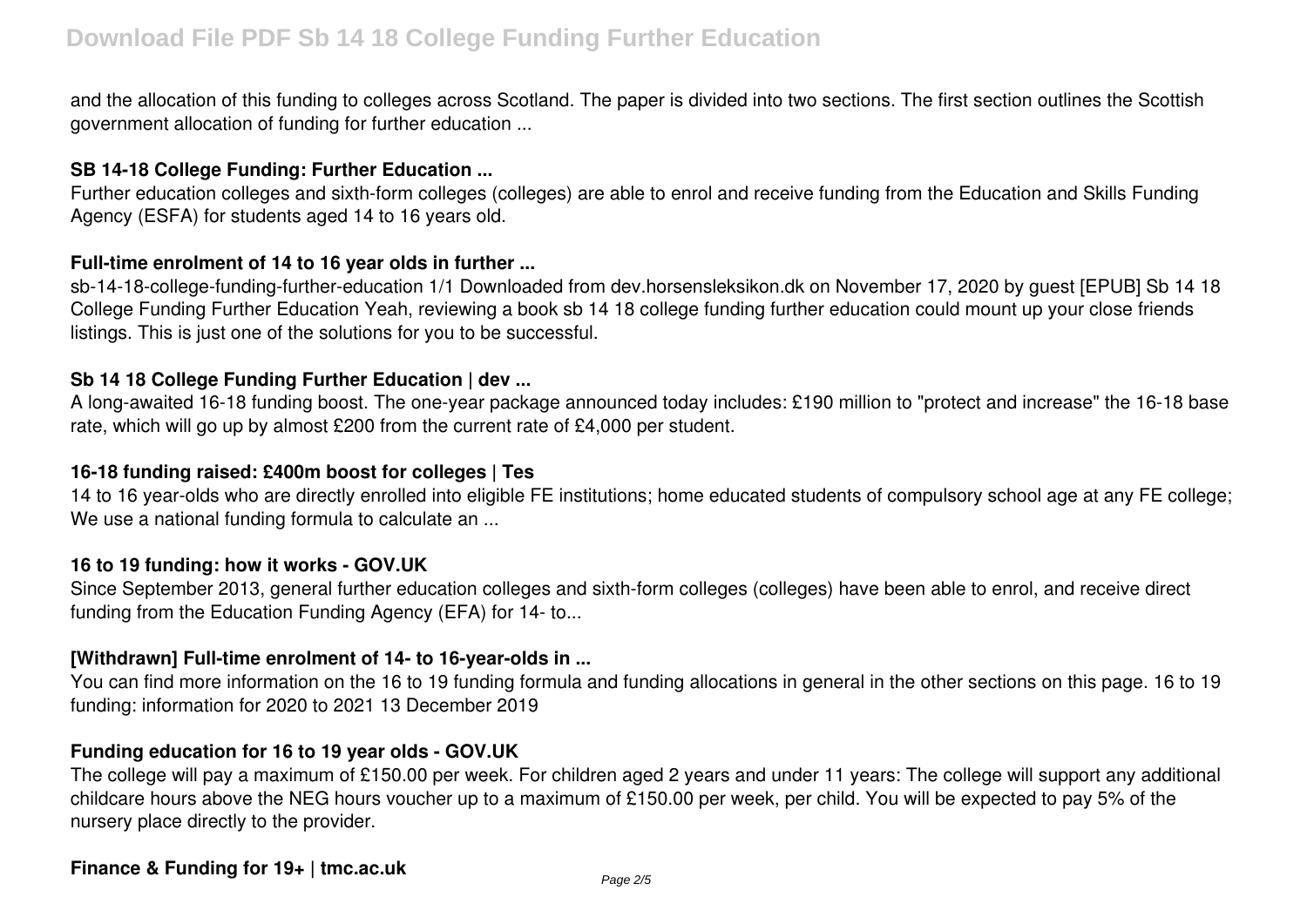For the academic year 2016-17 there are funding restrictions on the one year "legacy" GCSES which may be offered as re-sit opportunties for post-16s which could affect home educated 14-16s taking in-fill places. The college will not be able to get funding for legacy courses where students are under 16 on August 31st 2016. More

#### **Ed Yourself - 14-16 College FAQ Home Education**

aged 16 to 18 and 19 to 25 with an education, health ... Information added about the maths & English condition of funding questionnaire on barriers to meeting the condition of funding. 18 November ...

#### **16 to 19 funding: maths and English condition of funding ...**

Free college places for 14 to 16 year olds. It has been possible for some time for home educated young people to access college places for free under a special arrangement providing the college agrees to it. This is a special arrangement specifically set up for home educated young people whereby the parents remain primarily responsible for the child's welfare and general education, so the college does not have to offer a full time education or provide pastoral care.

#### **14-16 College Resources - Home Education UK: index**

The SFC student support budget is a cash-limited pot of funding that has three components. The first is a fund for living costs (the bursary element). The second is a fund for childcare (the childcare element). The third is a fund for financial hardship (the discretionary element).

# **SB 16-48 Colleges-Scottish Funding Council Student Support ...**

Find additional financial support for travel, meals and accommodation costs, course equipment, and childcare from various schemes. You won't have to pay any course fees if you're staying on in education or training at a school, college, or with a training provider, and you're under the age of 19.

# **16-19 Education grants, bursaries & funding | UCAS**

A ten-year plan for school and college funding 13 between 2009–10 and 2017–18, and will only be about 14% higher in real terms in 2017–18 than in 2003–04".49 We noted that such context did not appear have featured particularly prominently in the Department's communications.50 23.

#### **School and college funding**

College Funding Grants in The Bank. College funding grants in The Bank ST7 3 are available for those who require financial help. Colleges play an important role in making sure that their students get the most of their time in higher education and this can be enhanced by the amount of funds or finance a college can receive via the search for grants.

# **College Funding in The Bank | Grants For Colleges**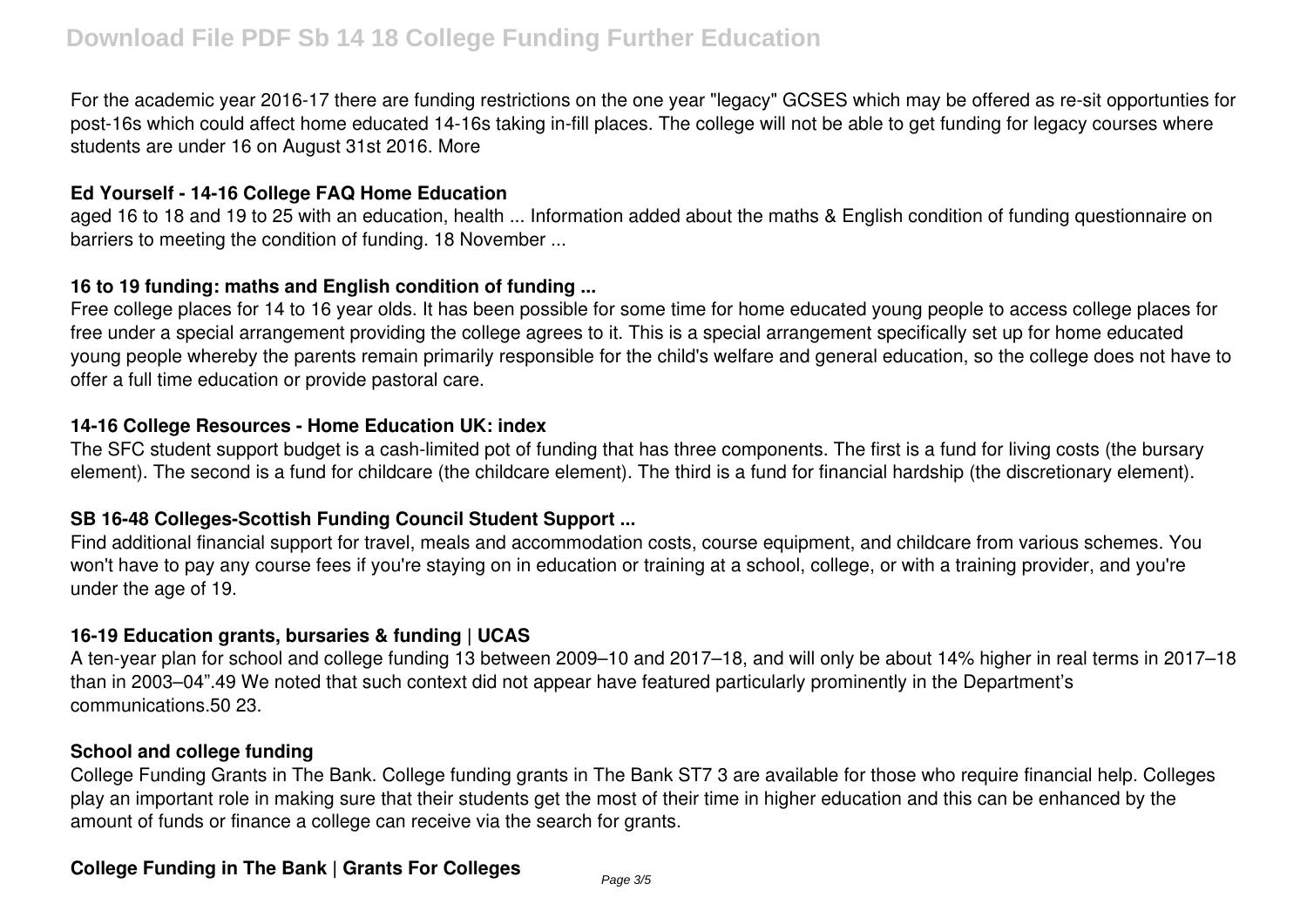14/26 Camilla Kidner, Richard Marsh and Nicola Hudson This briefing gives the legislative and policy context for the provision of childcare and pre-school education and considers the expansion of early learning and childcare as set out in the Scottish Government's White Paper "Scotland's Future".

## **SB 14-26 Early Learning and Childcare - Scottish Parliament**

The Education Funding Agency has announced that the national base funding rates of £4,000 per full time student aged 16 to 17 and £3,300 for 18 year olds will remain unchanged for the academic year 2017 to 2018.

#### **EFA announces no change to 16-18 funding rates**

Announcement of indicative college outcome agreement funding allocations for academic year 2017-18. We use cookies to run our user subscription service and collect anonymous visitor statistics using Google Analytics.

An essential reference book that offers complete coverage of all the characters created by or mentioned in Charles Dickens' 435 known works.